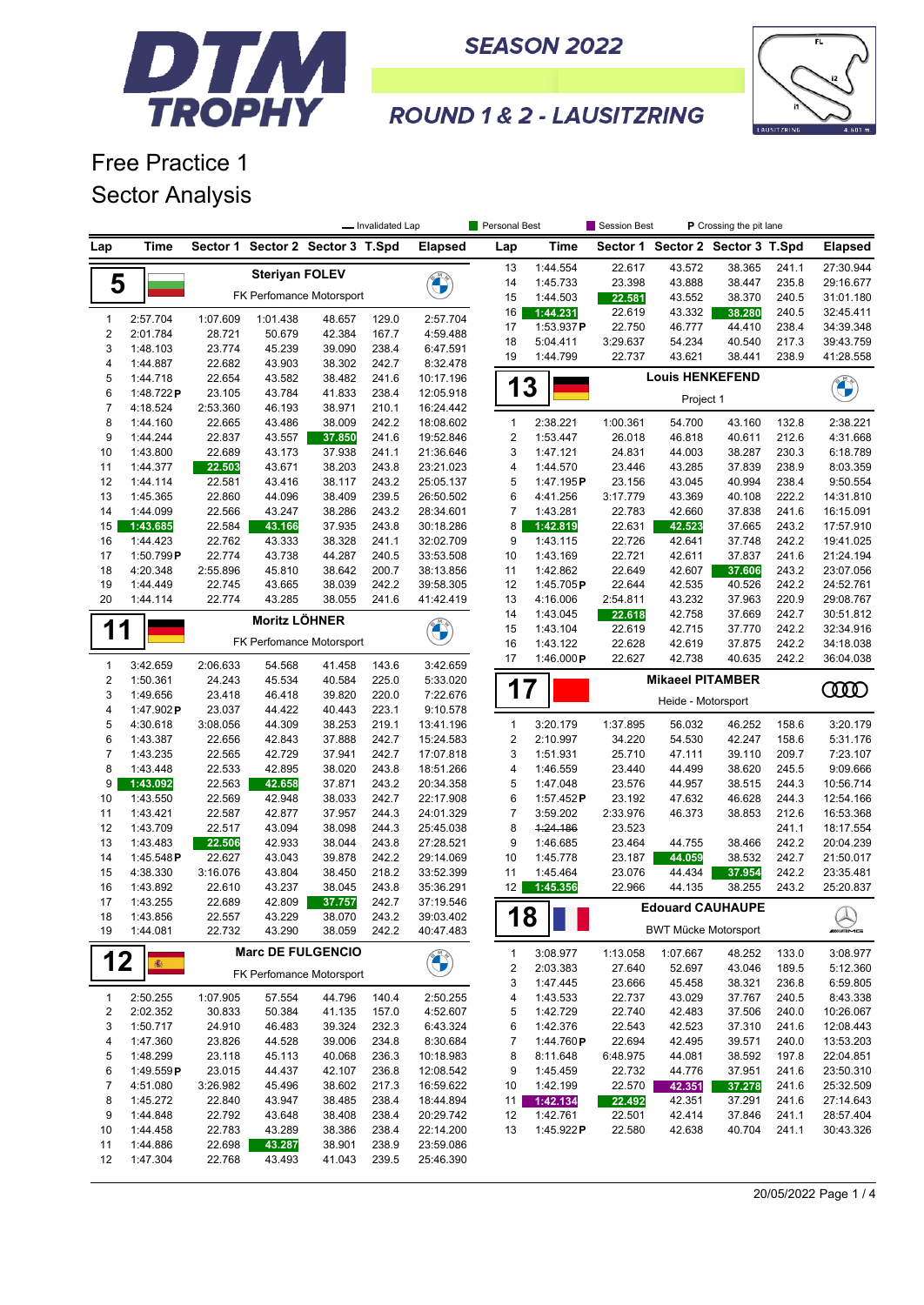



## **ROUND 1 & 2 - LAUSITZRING**

Free Practice 1 Sector Analysis

|                         |                      | - Invalidated Lap  |                             |                                  | Personal Best  |                        | Session Best<br>P Crossing the pit lane |                       |                       |                                  |                  |                |                        |
|-------------------------|----------------------|--------------------|-----------------------------|----------------------------------|----------------|------------------------|-----------------------------------------|-----------------------|-----------------------|----------------------------------|------------------|----------------|------------------------|
| Lap                     | Time                 |                    |                             | Sector 1 Sector 2 Sector 3 T.Spd |                | <b>Elapsed</b>         | Lap                                     | <b>Time</b>           |                       | Sector 1 Sector 2 Sector 3 T.Spd |                  |                | <b>Elapsed</b>         |
|                         |                      |                    |                             | Rodrigo Dias ALMEIDA             |                |                        | $\mathbf{1}$                            | 2:34.282              | 59.089                | 53.479                           | 41.714           | 159.1          | 2:34.282               |
| 19                      |                      |                    |                             |                                  |                |                        | $\sqrt{2}$                              | 1:56.557 $P$          | 25.008                | 46.492                           | 45.057           | 235.3          | 4:30.839               |
|                         |                      |                    | <b>BWT Mücke Motorsport</b> |                                  |                | <b><i>INNE</i></b>     | 3                                       | 4:26.807              | 3:04.022              | 44.429                           | 38.356           | 225.9          | 8:57.646               |
| $\mathbf{1}$            | 3:17.603             | 1:16.260           | 1:08.347                    | 52.996                           | 117.1          | 3:17.603               | $\pmb{4}$                               | 1:44.483              | 23.348                | 43.224                           | 37.911           | 241.1          | 10:42.129              |
| $\boldsymbol{2}$        | 2:16.739             | 37.678             | 55.687                      | 43.374                           | 168.5          | 5:34.342               | 5                                       | 1:43.377              | 22.707                | 43.071                           | 37.599           | 243.2          | 12:25.506              |
| 3                       | 1:49.852             | 24.621             | 45.871                      | 39.360                           | 233.3          | 7:24.194               | 6                                       | 1:43.152              | 22.818                | 42.746                           | 37.588           | 242.7          | 14:08.658              |
| 4                       | 1:46.265             | 23.374             | 43.878                      | 39.013                           | 238.9          | 9:10.459               | $\overline{7}$                          | 1:43.282              | 22.587                | 43.064                           | 37.631           | 244.3          | 15:51.940              |
| 5                       | 1:51.013P            | 23.566             | 44.844                      | 42.603                           | 240.0          | 11:01.472              | 8<br>9                                  | 1:42.776<br>1:45.834P | 22.593<br>22.519      | 42.752                           | 37.431           | 244.9<br>244.3 | 17:34.716              |
| 6                       | 4:32.656             | 3:09.421           | 44.920                      | 38.315                           | 204.9          | 15:34.128              | 10                                      | 9:25.145              | 7:59.157              | 42.865<br>47.647                 | 40.450<br>38.341 | 219.5          | 19:20.550<br>28:45.695 |
| $\overline{7}$          | 1:49.121 $P$         | 23.279             | 43.264                      | 42.578                           | 237.9          | 17:23.249              | 11                                      | 1:42.748              | 22.575                | 42.716                           | 37.457           | 243.8          | 30:28.443              |
| 8                       | 5:12.270             | 3:43.231           | 48.273                      | 40.766                           | 221.3          | 22:35.519              | 12                                      | 1:44.868              | 22.743                | 44.415                           | 37.710           | 243.8          | 32:13.311              |
| 9                       | 1:43.782             | 23.060             | 42.951                      | 37.771                           | 240.0          | 24:19.301              | 13                                      | 1:43.100              | 22.551                | 42.848                           | 37.701           | 246.0          | 33:56.411              |
| 10                      | 1:43.230             | 22.960             | 42.621                      | 37.649                           | 238.9          | 26:02.531              | 14                                      | 1:48.885P             | 22.351                | 44.103                           | 42.431           | 247.7          | 35:45.296              |
| 11                      | 1:43.726             | 23.056             | 43.095                      | 37.575                           | 238.4          | 27:46.257              |                                         |                       |                       |                                  |                  |                |                        |
| 12                      | 1:43.110             | 22.797             | 42.770                      | 37.543                           | 239.5          | 29:29.367              | 31                                      | $\bullet$             |                       | Thiago VIVACQUA                  |                  |                | 0000                   |
| 13<br>14                | 1:43.357<br>1:42.965 | 22.931             | 42.763<br>42.738            | 37.663<br>37.622                 | 238.9          | 31:12.724              |                                         |                       |                       | Heide - Motorsport               |                  |                |                        |
| 15                      | 1:49.140P            | 22.605<br>22.653   | 43.150                      | 43.337                           | 240.5<br>241.6 | 32:55.689<br>34:44.829 | $\mathbf{1}$                            | 3:14.271              | 1:19.864              | 1:04.931                         | 49.476           | 155.6          | 3:14.271               |
| 16                      | 3:09.041             | 1:44.849           | 44.844                      | 39.348                           | 160.7          | 37:53.870              | $\sqrt{2}$                              | 2:09.744              | 32.720                | 53.817                           | 43.207           | 164.1          | 5:24.015               |
| 17                      | 1:42.954             | 22.601             | 42.664                      | 37.689                           | 242.2          | 39:36.824              | 3                                       | 2:00.873              | 29.048                | 48.582                           | 43.243           | 224.5          | 7:24.888               |
| 18                      | 1:42.729             | 22.617             | 42.691                      | 37.421                           | 240.5          | 41:19.553              | 4                                       | 1:45.507              | 23.050                | 43.738                           | 38.719           | 249.4          | 9:10.395               |
|                         |                      |                    |                             |                                  |                |                        | 5                                       | 1:58.278P             | 22.979                | 45.345                           | 49.954           | 245.5          | 11:08.673              |
| 21                      |                      |                    |                             | <b>Alexandre PAPADOPULOS</b>     |                |                        | 6                                       | 5:38.667              | 4:12.364              | 44.478                           | 41.825           | 201.9          | 16:47.340              |
|                         |                      |                    |                             | Selleslagh Racing Team (SRT)     |                | <b><i>INNE</i></b>     | $\overline{7}$                          | 1:43.445              | 22.872                | 43.101                           | 37.472           | 247.1          | 18:30.785              |
| $\mathbf{1}$            | 22:16.894            |                    | 50.190                      | 42.976                           | 156.7          | 22:16.894              | 8                                       | 1:44.294              | 24.217                | 42.750                           | 37.327           | 246.0          | 20:15.079              |
| $\overline{\mathbf{c}}$ | 1:49.047             | $\cdots$<br>25.596 | 44.603                      | 38.848                           | 233.3          | 24:05.941              | 9                                       | 1:45.656              | 22.638                | 44.527                           | 38.491           | 246.6          | 22:00.735              |
| 3                       | 1:45.348             | 23.483             | 43.469                      | 38.396                           | 237.4          | 25:51.289              | 10                                      | 1:43.651              | 22.709                | 43.636                           | 37.306           | 247.1          | 23:44.386              |
| 4                       | 1:44.976             | 22.985             | 43.626                      | 38.365                           | 238.4          | 27:36.265              | 11                                      | 1:42.429              | 22.506                | 42.762                           | 37.161           | 248.8          | 25:26.815              |
| 5                       | 1:47.597             | 22.934             | 46.510                      | 38.153                           | 237.4          | 29:23.862              | 12                                      | 1:42.714              | 22.472                | 42.943                           | 37.299           | 248.8          | 27:09.529              |
| 6                       | 1:44.574             | 22.922             | 43.535                      | 38.117                           | 234.3          | 31:08.436              | 13                                      | 1:42.214              | 22.449                | 42.630                           | 37.135           | 248.3          | 28:51.743              |
| 7                       | 1:44.323             | 22.999             | 43.536                      | 37.788                           | 238.4          | 32:52.759              | 14                                      | 1:46.747P             | 22.568                | 42.865                           | 41.314           | 248.3          | 30:38.490              |
| 8                       | 1:48.427P            | 22.949             | 43.591                      | 41.887                           | 237.4          | 34:41.186              | 15                                      | 4:02.163              | 2:37.714              | 46.448                           | 38.001           | 203.4          | 34:40.653              |
| 9                       | 2:59.939             | 1:37.364           | 44.378                      | 38.197                           | 219.5          | 37:41.125              | 16<br>17                                | 1:43.608<br>1:42.864  | 23.047<br>22.795      | 43.059<br>42.674                 | 37.502<br>37.395 | 246.0<br>247.1 | 36:24.261<br>38:07.125 |
| 10                      | 1:44.583             | 23.045             | 43.414                      | 38.124                           | 235.8          | 39:25.708              | 18                                      | 1:42.784              | 22.764                | 42.700                           | 37.320           | 246.0          | 39:49.909              |
| 11                      | 1:44.189             | 22.947             | 43.283                      | 37.959                           | 237.4          | 41:09.897              | 19                                      | 1:56.065              | 25.834                | 51.247                           | 38.984           | 209.3          | 41:45.974              |
| 23                      |                      |                    | <b>Jordan WALLACE</b>       |                                  |                | <b>CALLES</b>          |                                         |                       | <b>Theo OEVERHAUS</b> |                                  |                  |                |                        |
|                         |                      |                    |                             | FK Perfomance Motorsport         |                |                        | 34                                      |                       |                       | Walkenhorst Motorsport           |                  |                | <b>CONTRACTOR</b>      |
| $\mathbf{1}$            | 3:43.859             | 2:07.495           | 54.701                      | 41.663                           | 139.5          | 3:43.859               |                                         |                       |                       |                                  |                  |                |                        |
| $\overline{\mathbf{c}}$ | 1:53.990             | 26.055             | 47.609                      | 40.326                           | 185.2          | 5:37.849               | $\mathbf{1}$                            | 2:38.348P             | 1:02.532              | 51.134                           | 44.682           | 174.5          | 2:38.348               |
| 3                       | 1:49.617             | 24.753             | 45.532                      | 39.332                           | 201.9          | 7:27.466               | $\sqrt{2}$                              | 8:54.056              | 7:28.370              | 46.654                           | 39.032           | 185.2          | 11:32.404              |
| 4                       | 1:47.667             | 23.416             | 44.868                      | 39.383                           | 240.5          | 9:15.133               | 3<br>4                                  | 1:45.709<br>1:44.570  | 24.106<br>23.376      | 43.354<br>43.197                 | 38.249<br>37.997 | 234.3<br>238.4 | 13:18.113<br>15:02.683 |
| 5                       | 1:59.269P            | 23.535             | 44.569                      | 51.165                           | 239.5          | 11:14.402              | 5                                       | 1:43.933              | 22.959                | 43.099                           | 37.875           | 238.9          | 16:46.616              |
| 6                       | 4:45.110             | 3:20.544           | 45.542                      | 39.024                           | 205.3          | 15:59.512              | 6                                       | 1:43.889              | 22.850                | 42.790                           | 38.249           | 240.0          | 18:30.505              |
| 7                       | 1:48.769             | 25.497             | 44.421                      | 38.851                           | 237.4          | 17:48.281              | 7                                       | 1:44.097              | 22.999                | 43.058                           | 38.040           | 240.0          | 20:14.602              |
| 8                       | 1:46.531             | 23.517             | 44.473                      | 38.541                           | 239.5          | 19:34.812              | 8                                       | 1:46.055 $P$          | 22.868                | 43.051                           | 40.136           | 240.5          | 22:00.657              |
| 9                       | 1:46.788             | 23.411             | 44.245                      | 39.132                           | 239.5          | 21:21.600              | 9                                       | 5:56.044              | 4:33.275              | 44.472                           | 38.297           | 190.1          | 27:56.701              |
| 10                      | 1:46.961             | 23.232             | 45.190                      | 38.539                           | 240.0          | 23:08.561              | 10                                      | 1:44.716              | 22.951                | 43.639                           | 38.126           | 238.4          | 29:41.417              |
| 11                      | 1:45.493             | 23.195             | 43.929                      | 38.369                           | 241.6          | 24:54.054              | 11                                      | 1:43.862              | 22.906                | 42.929                           | 38.027           | 238.9          | 31:25.279              |
| 12                      | 1:45.419             | 23.018             | 44.066                      | 38.335                           | 240.5          | 26:39.473              | 12                                      | 1:43.992              | 22.872                | 42.997                           | 38.123           | 240.0          | 33:09.271              |
| 13<br>14                | 1:45.254<br>1:45.148 | 22.928<br>22.927   | 44.021<br>44.009            | 38.305<br>38.212                 | 241.1<br>241.1 | 28:24.727<br>30:09.875 | 13                                      | 1:45.424P             | 22.854                | 42.879                           | 39.691           | 240.5          | 34:54.695              |
| 15                      | 1:52.654P            | 22.958             | 44.392                      | 45.304                           | 240.0          | 32:02.529              | 14                                      | 6:12.297              | 4:49.940              | 43.889                           | 38.468           | 220.0          | 41:06.992              |
| 16                      | 4:03.413             | 2:39.511           | 45.351                      | 38.551                           | 217.7          | 36:05.942              |                                         |                       |                       | <b>Colin CARESANI</b>            |                  |                |                        |
| 17                      | 1:45.482             | 22.993             | 44.043                      | 38.446                           | 241.1          | 37:51.424              | 47                                      |                       |                       |                                  |                  |                | <b>CHANGE</b>          |
| 18                      | 1:47.250             | 23.240             | 45.372                      | 38.638                           | 240.0          | 39:38.674              |                                         |                       |                       | Project 1                        |                  |                |                        |
| 19                      | 1:47.374             | 24.199             | 44.503                      | 38.672                           | 235.3          | 41:26.048              | $\mathbf{1}$                            | 2:40.967              | 1:03.970              | 53.135                           | 43.862           | 144.6          | 2:40.967               |
|                         |                      |                    | <b>Ricky CAPO</b>           |                                  |                |                        | $\overline{\mathbf{c}}$                 | 1:57.414              | 30.899                | 47.914                           | 38.601           | 72.8           | 4:38.381               |
| 26                      | $\frac{1}{\sqrt{2}}$ |                    |                             |                                  |                |                        | 3                                       | 1:44.869              | 23.582                | 43.476                           | 37.811           | 238.4          | 6:23.250               |
|                         |                      |                    | KÜS Team Bernhard           |                                  |                | PORSCHE                | 4                                       | 1:43.475              | 22.932                | 42.830                           | 37.713           | 241.6          | 8:06.725               |

20/05/2022 Page 2 / 4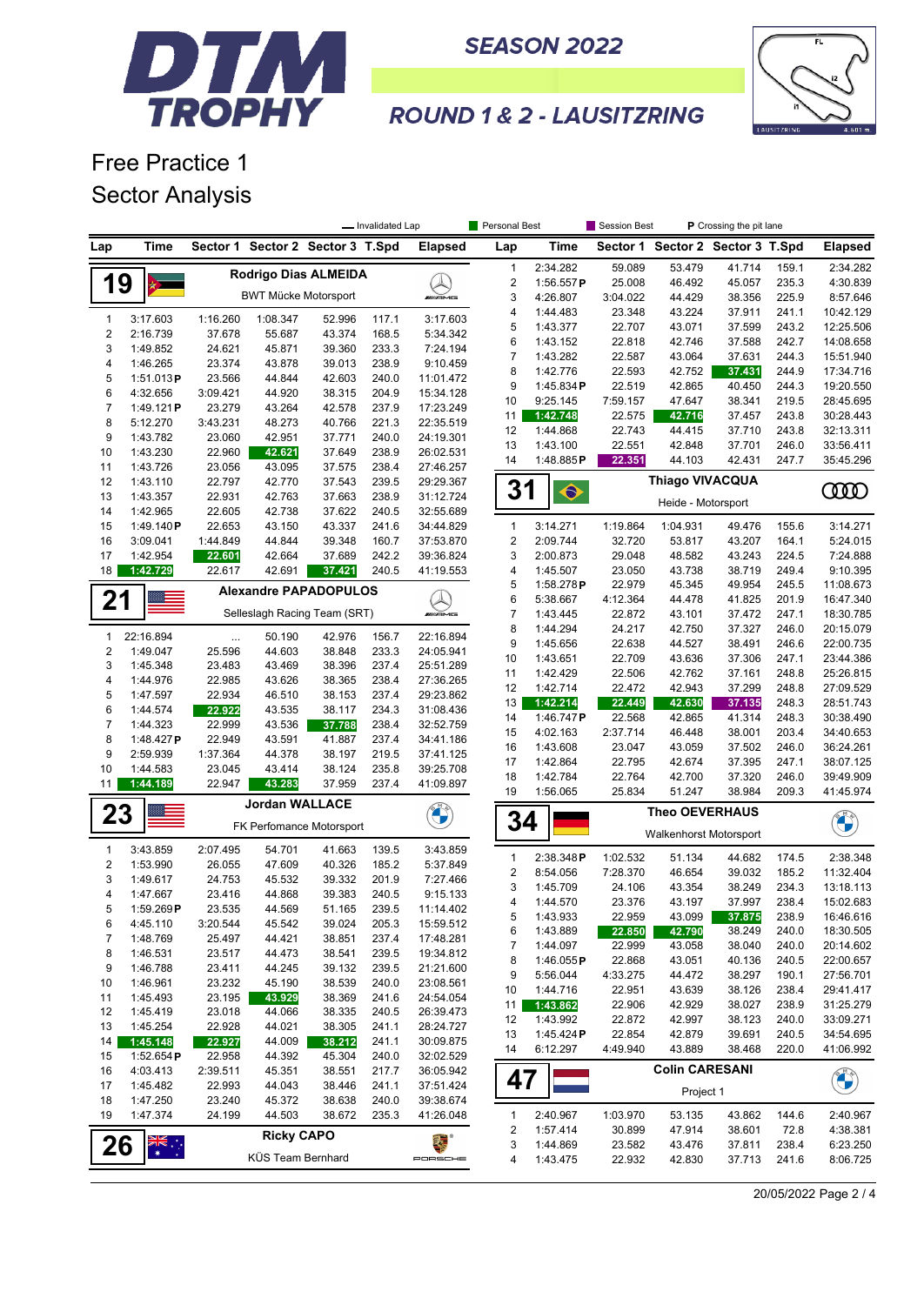



## **ROUND 1 & 2 - LAUSITZRING**

Free Practice 1 Sector Analysis

|                         |                      | - Invalidated Lap  |                                  |                  | <b>Personal Best</b> |                        | Session Best<br><b>P</b> Crossing the pit lane |                       |                                            |                      |                                  |                |                        |
|-------------------------|----------------------|--------------------|----------------------------------|------------------|----------------------|------------------------|------------------------------------------------|-----------------------|--------------------------------------------|----------------------|----------------------------------|----------------|------------------------|
| Lap                     | Time                 |                    | Sector 1 Sector 2 Sector 3 T.Spd |                  |                      | <b>Elapsed</b>         | Lap                                            | Time                  |                                            |                      | Sector 1 Sector 2 Sector 3 T.Spd |                | <b>Elapsed</b>         |
| 5                       | 1:46.823P            | 22.819             | 43.056                           | 40.948           | 241.1                | 9:53.548               | 5                                              | 9:18.587              | 7:55.490                                   | 45.033               | 38.064                           | 172.5          | 39:14.492              |
| 6                       | 5:03.587             | 3:40.995           | 44.911                           | 37.681           | 220.4                | 14:57.135              | 6                                              | 1:44.460              | 23.448                                     | 43.274               | 37.738                           | 240.0          | 40:58.952              |
| $\overline{7}$          | 1:42.904             | 22.653             | 42.659                           | 37.592           | 242.2                | 16:40.039              |                                                |                       |                                            | <b>J.P. SOUTHERN</b> |                                  |                |                        |
| 8                       | 1:45.968             | 22.674             | 43.173                           | 40.121           | 241.1                | 18:26.007              | 77                                             |                       |                                            |                      |                                  |                | ŒŒ                     |
| 9                       | 1:42.783             | 22.589             | 42.520                           | 37.674           | 243.2                | 20:08.790              |                                                |                       |                                            | T3 Motorsport        |                                  |                |                        |
| 10<br>11                | 1:58.361<br>1:49.382 | 22.635<br>22.486   | 46.162<br>43.840                 | 49.564<br>43.056 | 242.2<br>244.3       | 22:07.151<br>23:56.533 | 1                                              | 3:13.671              | 1:11.328                                   | 1:07.892             | 54.451                           | 123.9          | 3:13.671               |
| 12                      | 1:42.823             | 22.537             | 42.554                           | 37.732           | 243.2                | 25:39.356              | $\overline{\mathbf{c}}$                        | 2:17.052              | 35.083                                     | 57.022               | 44.947                           | 210.1          | 5:30.723               |
| 13                      | 1:46.128P            | 22.501             | 42.690                           | 40.937           | 242.2                | 27:25.484              | 3                                              | 1:51.042              | 25.111                                     | 46.011               | 39.920                           | 239.5          | 7:21.765               |
| 14                      | 6:28.810             | 5:05.436           | 45.274                           | 38.100           | 213.9                | 33:54.294              | 4                                              | 1:52.264              | 23.279                                     | 44.724               | 44.261                           | 216.4          | 9:14.029               |
| 15                      | 1:42.795             | 22.488             | 42.495                           | 37.812           | 244.9                | 35:37.089              | 5                                              | 1:44.480              | 22.888                                     | 43.672               | 37.920                           | 247.1          | 10:58.509              |
| 16                      | 1:51.008             | 25.030             | 47.346                           | 38.632           | 173.6                | 37:28.097              | 6                                              | 1:43.683              | 22.694                                     | 43.361               | 37.628                           | 247.7          | 12:42.192              |
| 17                      | 1:42.790             | 22.461             | 42.668                           | 37.661           | 243.8                | 39:10.887              | $\overline{\mathcal{I}}$<br>8                  | 1:43.991              | 23.274<br>22.648                           | 43.199               | 37.518<br>37.353                 | 243.8<br>244.9 | 14:26.183<br>16:09.064 |
|                         |                      |                    | <b>Sophie HOFMANN</b>            |                  |                      |                        | 9                                              | 1:42.881<br>1:49.573P | 22.539                                     | 42.880<br>43.025     | 44.009                           | 246.6          | 17:58.637              |
| 48                      |                      |                    |                                  |                  |                      | <b>COOD</b>            | 10                                             | 5:42.615              | 4:19.987                                   | 44.962               | 37.666                           | 219.5          | 23:41.252              |
|                         |                      |                    | Heide - Motorsport               |                  |                      |                        | 11                                             | 1:43.340              | 22.642                                     | 43.147               | 37.551                           | 244.9          | 25:24.592              |
| 1                       | 3:21.492             | 1:38.068           | 56.969                           | 46.455           | 141.7                | 3:21.492               | 12                                             | 1:43.277              | 22.551                                     | 43.256               | 37.470                           | 245.5          | 27:07.869              |
| $\mathbf 2$             | 2:04.633             | 31.855             | 51.399                           | 41.379           | 181.8                | 5:26.125               | 13                                             | 1:42.863              | 22.592                                     | 42.977               | 37.294                           | 244.9          | 28:50.732              |
| 3                       | 1:52.978             | 26.444             | 46.941                           | 39.593           | 229.8                | 7:19.103               | 14                                             | 1:51.112P             | 22.786                                     | 43.720               | 44.606                           | 241.6          | 30:41.844              |
| 4                       | 1:48.786             | 24.719             | 45.247                           | 38.820           | 237.9                | 9:07.889               | 15                                             | 4:38.138              | 3:14.924                                   | 45.639               | 37.575                           | 174.5          | 35:19.982              |
| 5                       | 1:47.725             | 24.109             | 45.436                           | 38.180           | 241.1                | 10:55.614              | 16                                             | 1:43.150              | 22.846                                     | 42.857               | 37.447                           | 242.7          | 37:03.132              |
| 6                       | 1:46.112             | 23.896             | 44.272                           | 37.944           | 240.5                | 12:41.726              | 17                                             | 1:43.292              | 22.707                                     | 43.097               | 37.488                           | 243.8          | 38:46.424              |
| $\overline{7}$          | 1:46.198             | 24.110             | 44.225                           | 37.863           | 242.2                | 14:27.924              | 18                                             | 1:43.045              | 22.720                                     | 42.961               | 37.364                           | 243.2          | 40:29.469              |
| 8                       | 1:44.924             | 23.532             | 43.712                           | 37.680           | 244.3                | 16:12.848              |                                                |                       |                                            | <b>Tim HEINEMANN</b> |                                  |                |                        |
| 9                       | 1:52.294P            | 23.447             | 44.737                           | 44.110           | 243.8                | 18:05.142              | 90                                             |                       | ta Gazoo Racing Germany powered by Ring Ra |                      |                                  |                | $\circled{r}$          |
| 10<br>11                | 4:35.314<br>1:45.176 | 3:11.015<br>23.746 | 45.604<br>43.638                 | 38.695<br>37.792 | 200.0<br>241.6       | 22:40.456<br>24:25.632 |                                                |                       |                                            |                      |                                  |                |                        |
| 12                      | 1:44.801             | 23.412             | 43.552                           | 37.837           | 242.7                | 26:10.433              | 1                                              | 3:19.220              | 1:24.609                                   | 1:03.279             | 51.332                           | 122.0          | 3:19.220               |
| 13                      | 1:47.461             | 23.400             | 43.752                           | 40.309           | 242.2                | 27:57.894              | $\overline{c}$                                 | 2:11.378              | 34.762                                     | 54.038               | 42.578                           | 168.7          | 5:30.598               |
| 14                      | 1:44.457             | 23.085             | 43.663                           | 37.709           | 243.2                | 29:42.351              | 3                                              | 1:50.549              | 25.402                                     | 46.513               | 38.634                           | 216.0          | 7:21.147               |
| 15                      | 1:44.022             | 23.188             | 43.363                           | 37.471           | 244.3                | 31:26.373              | 4                                              | 1:45.380              | 23.632                                     | 43.193               | 38.555                           | 239.5          | 9:06.527               |
| 16                      | 1:43.879             | 23.098             | 43.284                           | 37.497           | 245.5                | 33:10.252              | 5<br>6                                         | 1:44.123              | 23.070                                     | 43.070               | 37.983                           | 240.5          | 10:50.650              |
| 17                      | 1:45.600             | 23.296             | 43.919                           | 38.385           | 243.2                | 34:55.852              | $\overline{7}$                                 | 1:43.568<br>1:43.348  | 22.968<br>22.677                           | 42.674<br>42.743     | 37.926<br>37.928                 | 240.5<br>241.6 | 12:34.218<br>14:17.566 |
| 18                      | 1:44.546             | 23.338             | 43.323                           | 37.885           | 243.2                | 36:40.398              | 8                                              | 1:43.320              | 22.454                                     | 42.830               | 38.036                           | 242.7          | 16:00.886              |
| 19                      | 1:44.194             | 23.222             | 43.203                           | 37.769           | 243.8                | 38:24.592              | 9                                              | 1:46.168P             | 22.679                                     | 43.106               | 40.383                           | 241.6          | 17:47.054              |
| 20                      | 1:43.970             | 22.942             | 43.324                           | 37.704           | 244.9                | 40:08.562              | 10                                             | 5:34.540              | 4:09.497                                   | 47.085               | 37.958                           | 167.7          | 23:21.594              |
|                         |                      |                    | <b>Jacob RIEGEL</b>              |                  |                      |                        | 11                                             | 1:44.296              | 22.702                                     | 43.508               | 38.086                           | 241.6          | 25:05.890              |
| 63                      |                      |                    | Speed Monkeys                    |                  |                      |                        | 12                                             | 1:43.663              | 22.722                                     | 43.031               | 37.910                           | 236.3          | 26:49.553              |
|                         |                      |                    |                                  |                  |                      |                        | 13                                             | 1:44.323              | 22.684                                     | 43.332               | 38.307                           | 218.6          | 28:33.876              |
| $\mathbf{1}$            | 12:32.652            |                    | 56.979                           | 44.225           | 120.5                | 12:32.652              | 14                                             | 1:43.837              | 22.635                                     | 42.996               | 38.206                           | 241.1          | 30:17.713              |
| $\overline{\mathbf{c}}$ | 2:00.602             | 26.401             | 47.921                           | 46.280           | 188.8                | 14:33.254              | 15                                             | 1:47.254 $P$          | 22.704                                     | 42.944               | 41.606                           | 240.0          | 32:04.967              |
| 3                       | 1:46.715             | 23.395             | 44.589                           | 38.731           | 237.9                | 16:19.969              | 16                                             | 4:34.676              | 3:13.238                                   | 43.191               | 38.247                           | 218.6          | 36:39.643              |
| 4                       | 1:45.339             | 22.916             | 43.789                           | 38.634           | 237.4                | 18:05.308              | 17                                             | 1:44.173              | 22.590                                     | 42.934               | 38.649                           | 242.2          | 38:23.816              |
| 5<br>6                  | 1:44.747             | 22.867             | 43.148                           | 38.732           | 235.8<br>237.4       | 19:50.055              | 18                                             | 1:43.574              | 22.511                                     | 42.962               | 38.101                           | 242.2          | 40:07.390              |
| 7                       | 1:44.130<br>1:45.550 | 22.765<br>23.086   | 43.070<br>43.725                 | 38.295<br>38.739 | 193.9                | 21:34.185<br>23:19.735 | 99                                             |                       |                                            | <b>Nick HANCKE</b>   |                                  |                |                        |
| 8                       | 1:48.806 $P$         | 22.854             | 43.051                           | 42.901           | 236.3                | 25:08.541              |                                                |                       |                                            | Speed Monkeys        |                                  |                |                        |
| 9                       | 4:06.238             | 2:42.956           | 44.585                           | 38.697           | 204.5                | 29:14.779              |                                                |                       |                                            |                      |                                  |                |                        |
| 10                      | 1:44.905             | 22.940             | 43.763                           | 38.202           | 234.3                | 30:59.684              | 1                                              | 10:15.052             | 8:30.409                                   | 59.488               | 45.155                           | 149.6          | 10:15.052              |
| 11                      | 1:44.441             | 22.801             | 43.252                           | 38.388           | 237.9                | 32:44.125              | 2                                              | 1:57.692              | 27.195                                     | 49.066               | 41.431                           | 151.5          | 12:12.744              |
| 12                      | 1:44.204             | 22.687             | 43.304                           | 38.213           | 239.5                | 34:28.329              | 3                                              | 1:54.551              | 28.071                                     | 46.484               | 39.996                           | 174.2          | 14:07.295              |
| 13                      | 1:45.233             | 22.698             | 43.341                           | 39.194           | 238.9                | 36:13.562              | 4                                              | 1:48.854<br>2:00.363P | 24.736                                     | 44.953               | 39.165                           | 184.0<br>168.7 | 15:56.149              |
| 14                      | 1:58.216P            | 23.688             | 47.947                           | 46.581           | 225.0                | 38:11.778              | 5<br>6                                         | 4:35.958              | 25.540<br>3:07.361                         | 49.473<br>48.094     | 45.350<br>40.503                 | 190.8          | 17:56.512<br>22:32.470 |
|                         |                      |                    | <b>Matias SALONEN</b>            |                  |                      |                        | 7                                              | 1:53.398              | 25.618                                     | 47.839               | 39.941                           | 157.4          | 24:25.868              |
| 66                      |                      |                    |                                  |                  |                      | <b>COOD</b>            | 8                                              | 1:50.100              | 24.738                                     | 45.692               | 39.670                           | 213.0          | 26:15.968              |
|                         |                      |                    | T3 Motorsport                    |                  |                      |                        | 9                                              | 1:53.868              | 24.490                                     | 47.937               | 41.441                           | 179.7          | 28:09.836              |
| 1                       | 24:38.238            |                    | 45.468                           | 37.947           | 224.5                | 24:38.238              | 10                                             | 1:45.044              | 23.198                                     | 43.735               | 38.111                           | 215.6          | 29:54.880              |
| $\overline{\mathbf{c}}$ | 1:45.517             | 23.574             | 43.982                           | 37.961           | 239.5                | 26:23.755              | 11                                             | 1:44.130              | 22.797                                     | 43.277               | 38.056                           | 238.4          | 31:39.010              |
| 3                       | 1:44.885             | 23.404             | 43.731                           | 37.750           | 238.9                | 28:08.640              | 12                                             | 1:44.139              | 22.894                                     | 42.960               | 38.285                           | 238.9          | 33:23.149              |
| 4                       | 1:47.265P            | 23.430             | 43.604                           | 40.231           | 240.0                | 29:55.905              | 13                                             | 1:43.869              | 22.845                                     | 43.013               | 38.011                           | 240.0          | 35:07.018              |

20/05/2022 Page 3 / 4